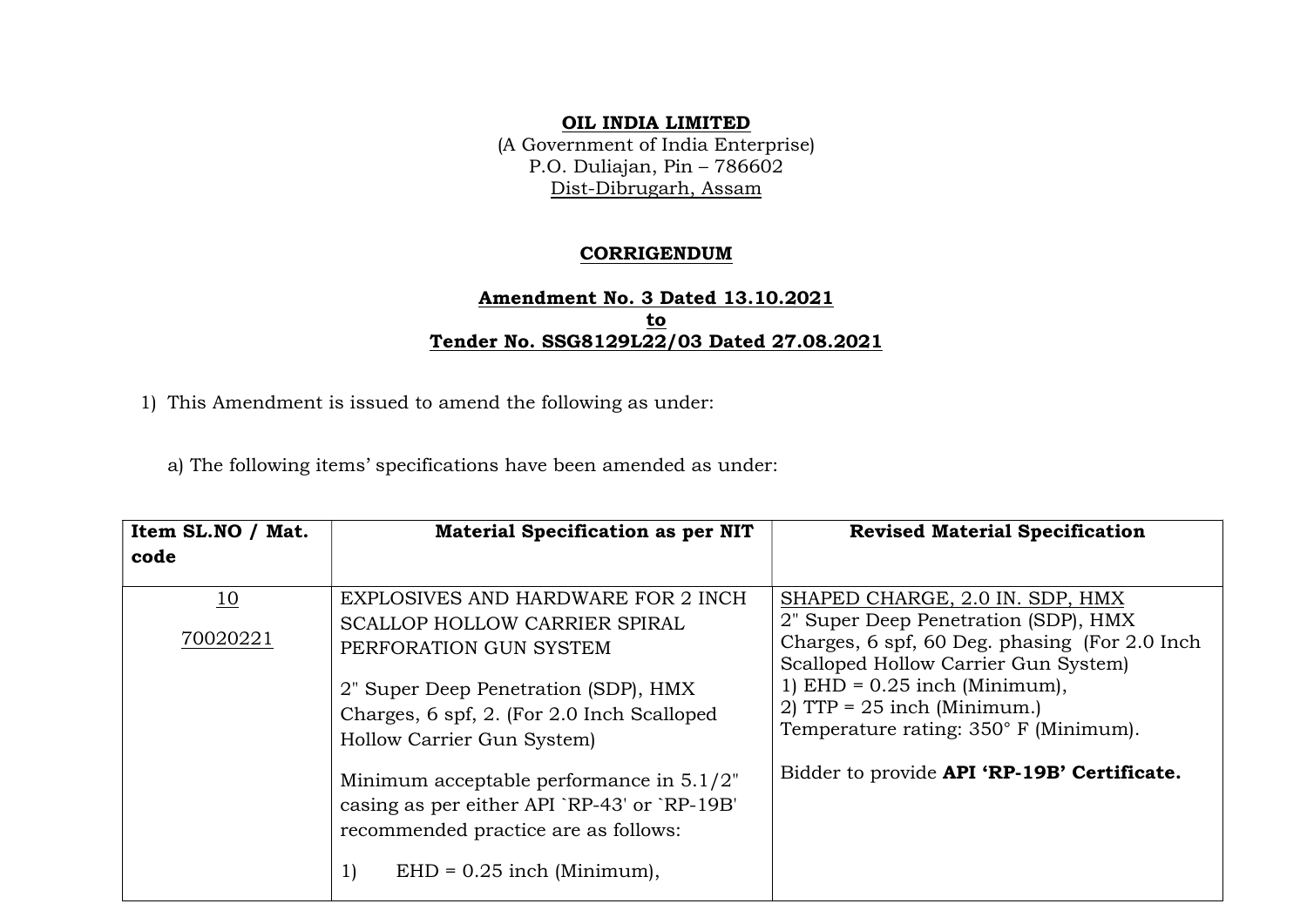|                             | $TTP = 25$ inch (Minimum.) Normalised<br>2)<br>at 5000 Psi. Temperature rating: 350° F<br>(Minimum).                                                                                                           |                                                                                                                                                                                                                                   |
|-----------------------------|----------------------------------------------------------------------------------------------------------------------------------------------------------------------------------------------------------------|-----------------------------------------------------------------------------------------------------------------------------------------------------------------------------------------------------------------------------------|
| $\frac{30}{2}$<br>70020223  | RF-Safe Detonators- HNS / HMX (Fluid<br>Sensitive) Temperature Resistant, Adaptable<br>to 40 Gr/ft. Detonating Cord.<br>(For 2.0 Inch Scalloped Hollow Carrier Gun<br>System)<br>Temp rating: 350° F (Minimum) | RF-Safe Detonators (Top Fire) - HNS / HMX<br>(Fluid Sensitive) Temperature Resistant,<br>Adaptable to 40 Gr/ft. Detonating Cord.<br>(For 2.0 Inch Scalloped Hollow Carrier Gun<br>System)<br>Temp rating: $350^\circ$ F (Minimum) |
| $\overline{40}$<br>70020224 | HMX Bi-Directional Booster for use in<br>Tandem Gun. Adaptable to 40 Grain/Ft, HMX<br>Detonating cord.<br>Temp rating: 350°F (Minimum)                                                                         | HMX Bi-Directional Booster for use in Tandem<br>Gun. Adaptable to 40<br>Grain/Ft, HMX Detonating cord. Temp rating:<br>350°F (Minimum).                                                                                           |

b) The following items' quantity have been amended as under:

| Sr. No. | Item No.             | <b>Item No/ Description</b> | <b>NIT Quantities</b> | <b>Revised Quantities</b> |
|---------|----------------------|-----------------------------|-----------------------|---------------------------|
|         | <b>Material Code</b> | with                        |                       |                           |
|         | No.                  |                             |                       |                           |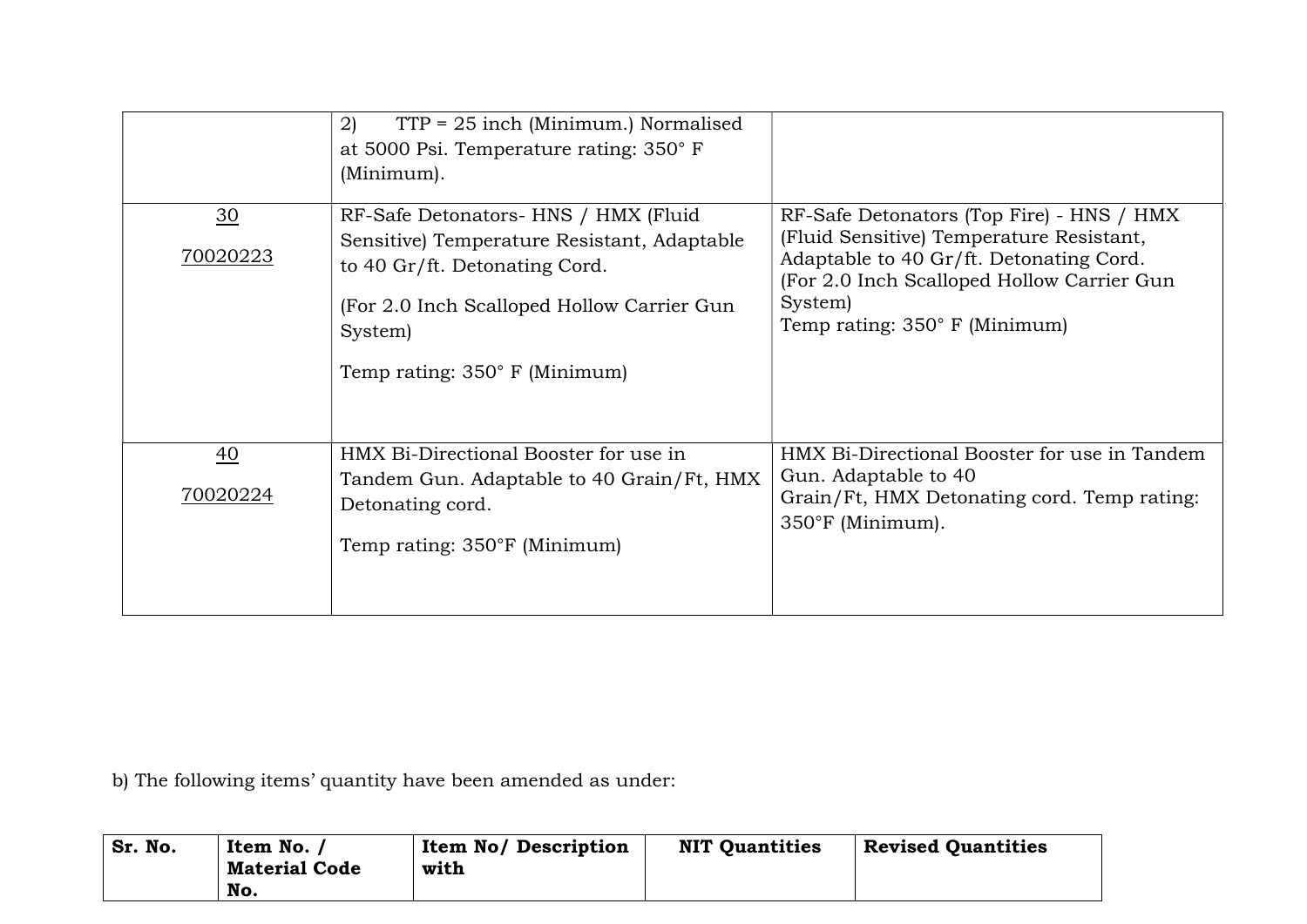|                | 40 (70020224) | HMX Bi-Directional                    |               |          |
|----------------|---------------|---------------------------------------|---------------|----------|
|                |               | Booster for use in                    | 100 Nos.      | 323 Nos. |
|                |               | Tandem Gun.                           |               |          |
|                |               | Adaptable to 40                       |               |          |
|                |               | Grain/Ft, HMX                         |               |          |
|                |               | Detonating cord. Temp                 |               |          |
|                |               | rating: $350^{\circ}$ F               |               |          |
|                |               | (Minimum)                             |               |          |
|                | 50            | $2^{\prime\prime}$ (51 mm) OD x 21 ft |               |          |
| $\overline{2}$ | (70020225)    | $/ 6$ M, 6 SPF, 60                    |               |          |
|                |               | Degree Phasing -                      | <b>90 Nos</b> | 88 Nos.  |
|                |               | Threaded type                         |               |          |
|                |               | complete Shipping                     |               |          |
|                |               | /Gun assy. for TAG                    |               |          |
|                |               | Gun Charges. (                        |               |          |
|                |               | Includes Scallop Gun:                 |               |          |
|                |               | 21 Ft. / 6 M, Tube                    |               |          |
|                |               | Charge Holder: 21 ft /                |               |          |
|                |               | 6 M, Fixture                          |               |          |
|                |               | Alignment, Snap Ring,                 |               |          |
|                |               | Screw, Cap etc.)                      |               |          |
|                |               |                                       |               |          |

c) The following Standard & Special Notes have been amended as under:

| Clause No.       | <b>Original Description</b>                                                                                                                                                                                                      | <b>Revised Description</b>                                                                                                                                                                             |
|------------------|----------------------------------------------------------------------------------------------------------------------------------------------------------------------------------------------------------------------------------|--------------------------------------------------------------------------------------------------------------------------------------------------------------------------------------------------------|
|                  |                                                                                                                                                                                                                                  |                                                                                                                                                                                                        |
| <b>Clause-HH</b> | The Bidder must confirm that the offered<br>Explosives Items (Item Mat Codes: 70020221,<br>70020222, 70020223 & 70020224) will<br>perform as per its API standard and the<br>technical<br>specifications mentioned in the tender | The Bidder must confirm that the offered Explosives<br>Items (Item Mat Codes: 70020221) will perform as per<br>its API standard and the technical specifications<br>mentioned in the tender documents. |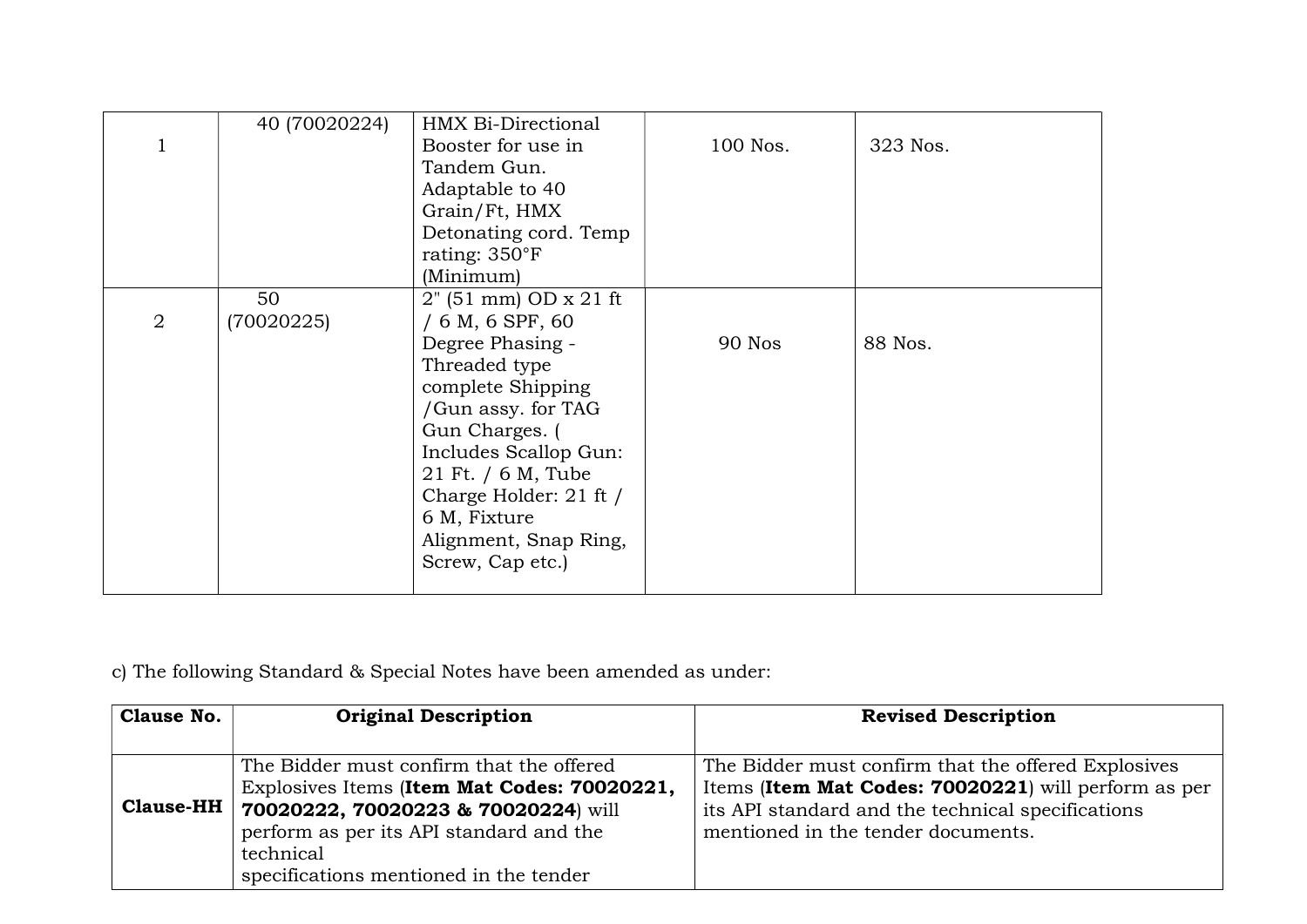|                  | documents.                                                                                                                                                                                                                                                                                                                                                                                                                                                                                                                                                                                                                                                                                                                                                                                                                                                                                                                                |                                                                                                                                                                                                                                                                                                                                                                                                                                                                                                                                                                                                                                                                                                                                                                                                                                                                                                                                                 |
|------------------|-------------------------------------------------------------------------------------------------------------------------------------------------------------------------------------------------------------------------------------------------------------------------------------------------------------------------------------------------------------------------------------------------------------------------------------------------------------------------------------------------------------------------------------------------------------------------------------------------------------------------------------------------------------------------------------------------------------------------------------------------------------------------------------------------------------------------------------------------------------------------------------------------------------------------------------------|-------------------------------------------------------------------------------------------------------------------------------------------------------------------------------------------------------------------------------------------------------------------------------------------------------------------------------------------------------------------------------------------------------------------------------------------------------------------------------------------------------------------------------------------------------------------------------------------------------------------------------------------------------------------------------------------------------------------------------------------------------------------------------------------------------------------------------------------------------------------------------------------------------------------------------------------------|
| Clause-JJ        | The API 'RP-19B' data sheet for Item Mat Codes:<br>70020221,70020222, 70020223 & 70020224<br>must be submitted with the bid and it must be<br>signed and stamped by API approved Inspector<br>/Officials. If API 'RP-19B' data sheet for Item<br>Mat<br>Codes: 70020221, 70020222, 70020223 &<br>70020224 cannot be provided, then API 'RP-43'<br>signed and stamped by API approved<br>Inspector/Officials is also acceptable                                                                                                                                                                                                                                                                                                                                                                                                                                                                                                            | The API 'RP-19B' data sheet for Item Mat Codes:<br>70020221 must be submitted with the bid.                                                                                                                                                                                                                                                                                                                                                                                                                                                                                                                                                                                                                                                                                                                                                                                                                                                     |
| <b>Clause-PP</b> | All the items (Explosives and Hardware together)<br>are to be Air Freighted for operational reasons.                                                                                                                                                                                                                                                                                                                                                                                                                                                                                                                                                                                                                                                                                                                                                                                                                                      | Explosives Items (Mat Codes: 70020221, 70020222,<br>70020223 & 70020224) are to be Air Freighted and<br>Hardware items are to be shipped by Sea.<br>The air shipment of explosives to be made within 30 days after shipment<br>of Hardware via sea.                                                                                                                                                                                                                                                                                                                                                                                                                                                                                                                                                                                                                                                                                             |
| <b>Clause-II</b> | <b>Standard Note: Clause-II</b><br>Note:<br>Please note that Kolkata Airport would be preferred primarily as<br>the port of discharge for Explosive Items. However, since<br>feasibility of shipping any explosive consignment to Kolkata<br>Airport can only be ascertained from the<br>originating Airport i.e. the Airport from which the consignment<br>is required to be shipped due to several factors involved<br>therein, hence bidder is required to contact the concerned<br>Airlines operating at the Exit Airport of Shipment<br>(the Airport that will be mentioned in the bidder's offer) and<br>get a line of confirmation from them w.r.t. shipment to Kolkata<br>Airport and also submit a categorical confirmation that in the<br>event of non-confirmation w.r.t. shipment of explosives to<br>Kolkata Airport from the concerned airlines or the<br>assigned freight forwarder at the originating Airport, the bidder | <b>Standard Note: Clause-II</b><br>Note:<br>Please note that Kolkata Airport would be preferred primarily as the port<br>of discharge for Explosive Items. However, since feasibility of shipping<br>any explosive consignment to Kolkata Airport can only be ascertained<br>from the<br>originating Airport i.e. the Airport from which the consignment is<br>required to be shipped due to several factors involved therein, hence<br>bidder is required to contact the concerned Airlines operating at the Exit<br>Airport of Shipment<br>(the Airport that will be mentioned in the bidder's offer) and get a line of<br>confirmation from them w.r.t. shipment to Kolkata Airport and also<br>submit a categorical confirmation that in the event of non-confirmation<br>w.r.t. shipment of explosives to Kolkata Airport from the concerned<br>airlines or the<br>assigned freight forwarder at the originating Airport, the bidder would |